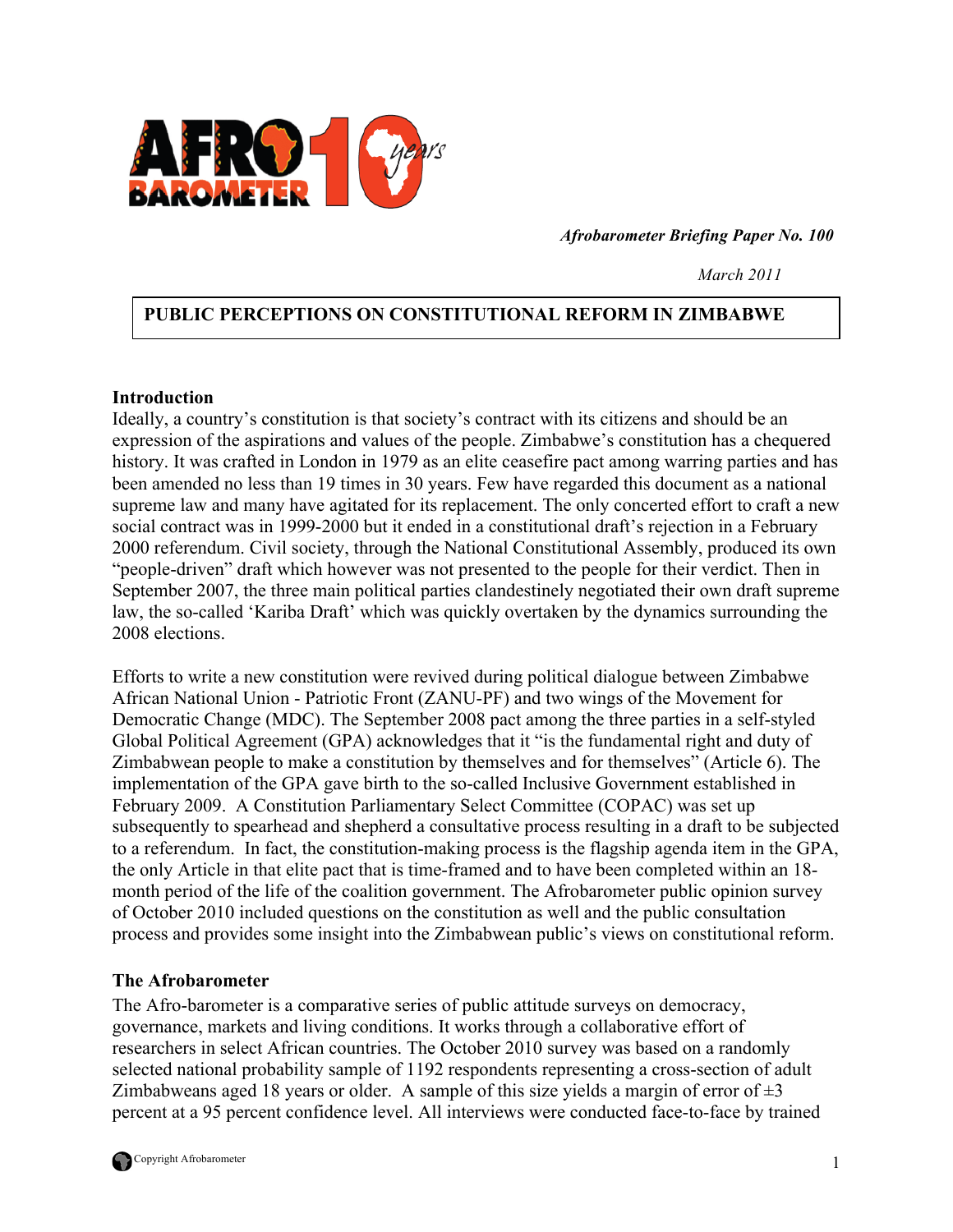fieldworkers in the language of the respondent's choice. Fieldwork for the Afrobarometer Round 4.5 in Zimbabwe, on which this paper is mainly based, was undertaken in Zimbabwe on 16-29 October 2010. Where appropriate, reference to and comparisons with the findings in earlier Afrobarometer surveys will be made in order to demonstrate trends.

At the time of the survey, the COPAC-led process of gathering people's views was in the final stages of completion except in the capital Harare where outreach meetings had been suspended due to politically-motivated skirmishes. This Afrobarometer bulletin focuses on perceptions of Zimbabweans on constitutional reform in terms of both the process and the content.

# **Popular Awareness and Sources of Information on the Constitution of Zimbabwe**

The survey first sought to find out if the respondents were aware of the current constitution under which they are governed by asking if they had "ever heard of the Constitution of Zimbabwe". Apparently, popular awareness is impressively high with exactly three quarters (75%) saying they were aware of the existing constitution but the remaining quarter had not. Though awareness was nationally spread, urban residents (81%) were more aware than their rural counterparts (73%). A significant gender gap in awareness also existed as more men (79%) than women (71%) claimed awareness.

*Figure 1: Awareness of the Constitution of Zimbabwe by Place of Residence and Gender*



*Question: Have you ever heard of the Constitution of Zimbabwe?*

Awareness of the constitution is also high across Zimbabwe's ten administrative provinces with large majorities of respondents saying they were aware of this national charter. The highest awareness was recorded in Harare metropolitan province (84%) and the lowest in largely rural Matebeleland North province where 63% of the respondents said they had heard about the extant constitution.

The survey also reveals an awareness gap along the main partisan lines: 81% of those sympathetic to the MDC-T said they had heard about the Constitution compared to 73% of those aligned to ZANU-PF. This gap may be accounted for by the fact that ZANU-PF's support base is anchored in the rural areas where there is higher illiteracy rather than in urban centres. Three quarters (74%) of the respondents who refused to disclose their political affiliation claimed that they had heard about the Constitution of Zimbabwe. Finally, popular awareness of the constitution rises with education: 66% among those with no formal education; to 70% among primary school graduates; and 84% among those who completed secondary school.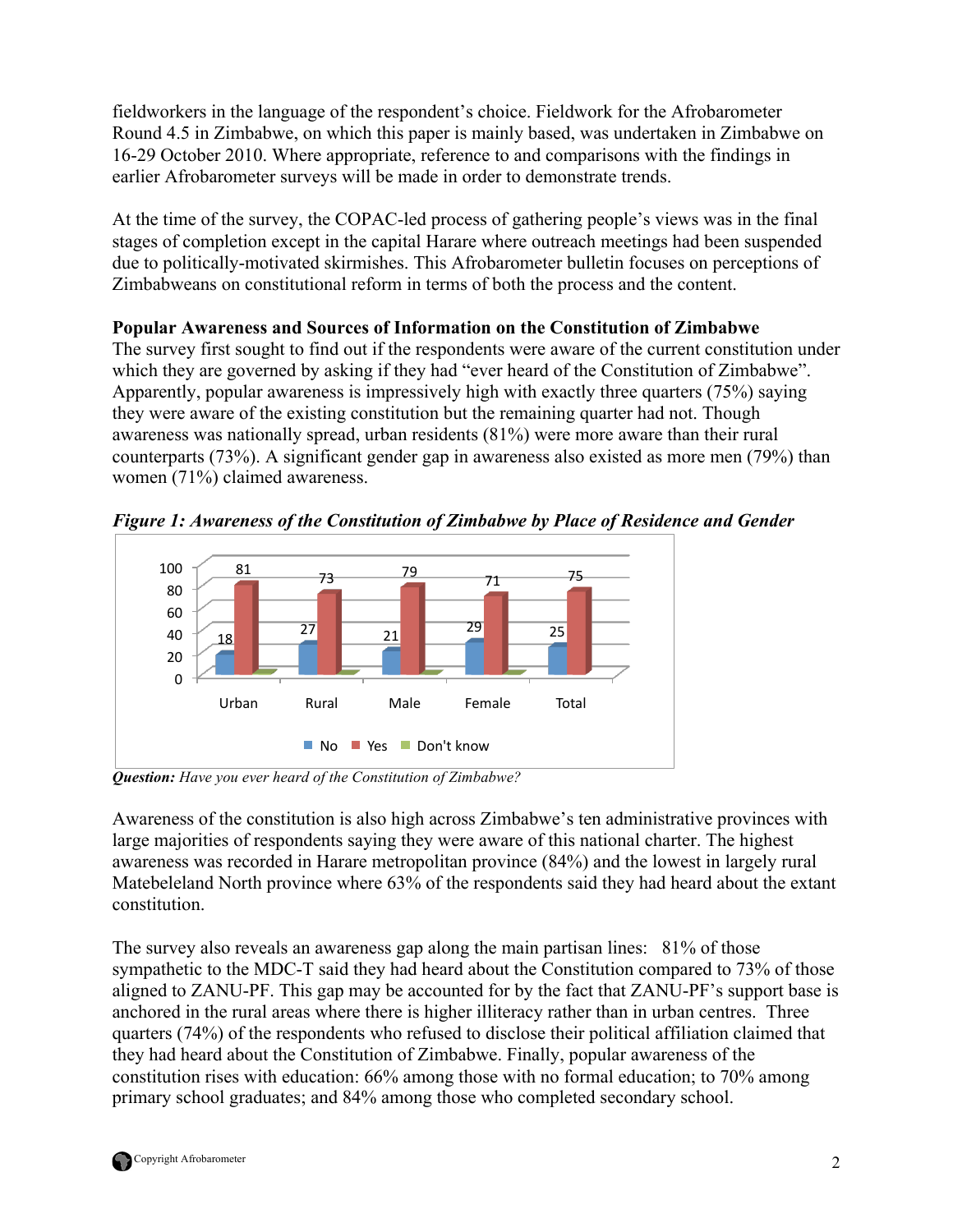# **Sources of Information about the Constitution**

What are the major sources of information about the constitution on which Zimbabweans depend? Survey results showed that radio trumps all other sources with more than one third (36%) relying on radio "a lot" for their source of information. Television and community meetings1 share second place with each having been the main source for 26% of the adult population. Family and friends, as well as newspapers, were also important (24% each) followed by political officials (22%), posters and pamphlets (16%), civic educators (10%), and religious leaders (4%). This survey evidence suggests that civic organisations purporting to be involved in civic education may be sleeping on the job and are making little impact on public awareness of the constitution. Religious institutions appear to be seriously underutilised in publicising the process of constitutional reform.

|                     | <b>Nothing</b> | A little | A lot | N/A |
|---------------------|----------------|----------|-------|-----|
| Family and friends  |                | 34       | 24    | 25  |
| Political officials | 33             | 20       | 22    | 25  |
| Religious leaders   | 58             | 13       |       | 25  |
| Civic educators     | 49             | 16       | 10    | 25  |
| Community meetings  | 31             | 18       | 26    | 25  |
| Posters/pamphlets   | $\overline{4}$ | 19       | 16    | 25  |
| Radio               |                | 22       | 35    | 25  |
| Television          | 32             |          | 26    | 25  |

*Table 1: Sources of Information about the Constitution*

*Question: How much have you heard about the Constitution from each of the following sources?* 

While channels like families and friends, and political officials were equally vital as key sources of information on the constitution in both urban and rural areas, there is yawning urban/rural divide when it comes to other sources like community meetings (urban, 17%; rural, 30%), posters and pamphlets (urban, 30%; rural, 10%), radio (urban, 53%; rural, 28%), television (urban,  $50\%$ ; rural,  $16\%$ ), and newspapers (urban,  $43\%$ ; rural,  $15\%$ ). People in rural areas seem reliant on community meetings, including those organized by political parties, for access to information about constitutional reform.

Respondents were also asked to assess how the inclusive government had performed in three areas: publicising discussions with the government about constitutional reform; educating citizens about what is at stake; and asking ordinary people what they think about constitutional reform. It must be remembered that these questions were posed more than twelve months after the instalment of the coalition government and at the tail end of the COPAC outreach meetings. Survey evidence of the government's performance was less than flattering. The public thinks the government's performance was lacklustre in all three areas. Only about four in ten passed a vote of approval: 38% for publicising discussions; 42% for educating citizens; and 42% for consulting ordinary people. Overall therefore, and when all COPAC consultative meetings had been completed throughout the country except Harare and Bulawayo, the people felt that the process had not been adequately consultative and informative.



 $\overline{a}$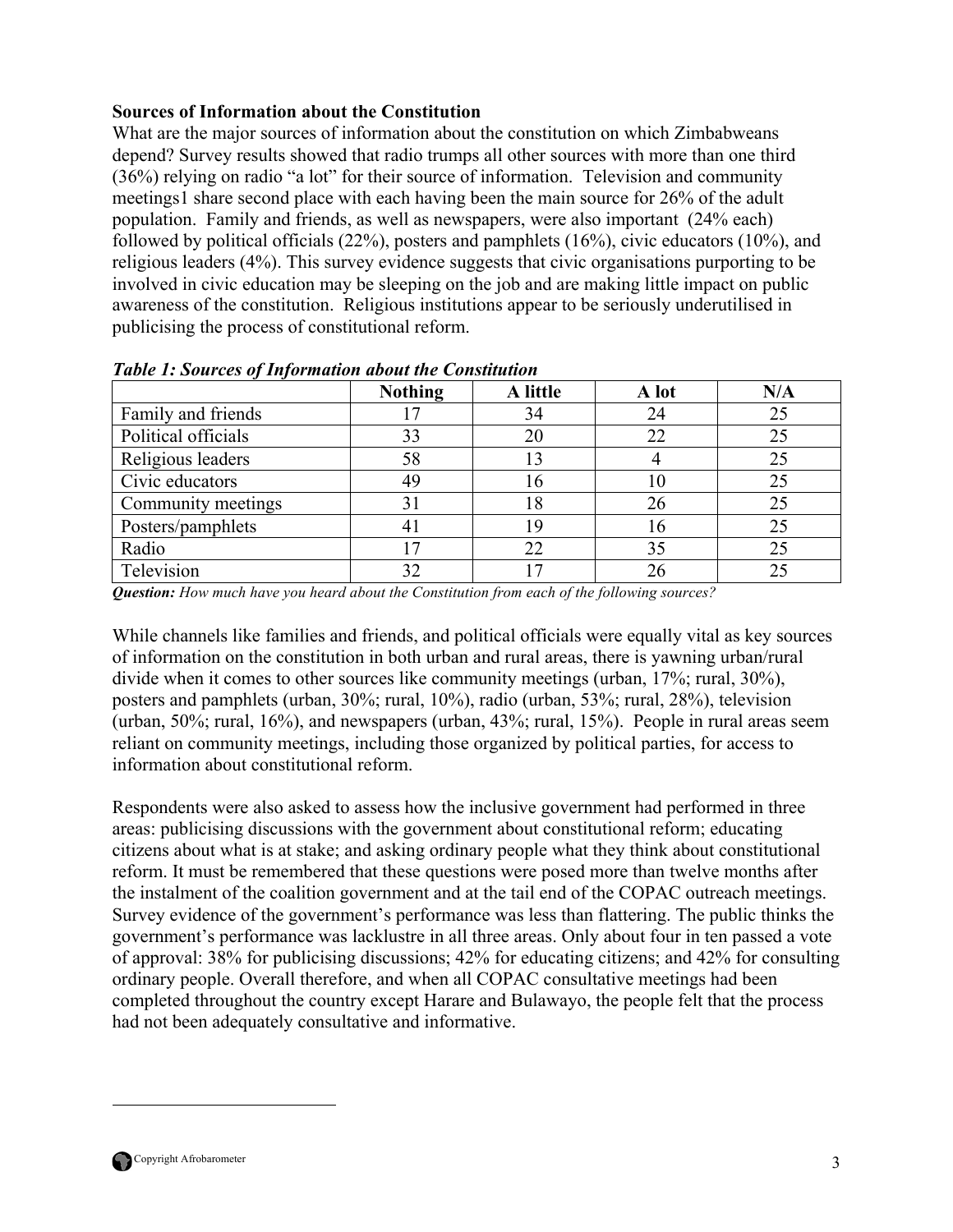As noted earlier, the organisational vehicle for driving the constitutional reform process was COPAC and it organised country-wide public consultative meetings. The survey asked respondents if they had attended such meetings. Almost a third (30%) said they had turned up for the public outreach meetings and this was particularly so in Manicaland where nearly six in ten (58%) respondents claimed to have attended such meetings; Mashonaland Central follows behind at 45%.

The last process question the survey posed was whether the respondents had been prevented from attending the COPAC meetings or from expressing their own views at such meetings. This question was motivated by widespread media and anecdotal reports of one of ZANU-PF having launched 'Operation Chimumumu' (operation don't speak) whose aim was to silence ordinary people from speaking frankly at COPAC meetings. Instead, speakers would be appointed to tell the party line. Alternatively, other speakers would simply parrot that party's positions on the proposed constitution.

### **The Process of Constitutional Reform in Zimbabwe**

### *Attendance at Public Outreach Meetings*

By the time the survey ended on 29 October 2010, the constitutional outreach meetings had virtually been completed in all the provinces except for the capital, Harare where meetings had been postponed due to politically inspired violence. It was therefore notable that only (30%) of the survey respondents indicated that they had attended constitutional outreach meetings. Attendance figures in the urban areas were especially low: less than a fifth of the respondents (18%) indicated that they had attended the outreach meetings as compared to over one third (36%) in the rural areas. Gender analysis shows that more males (35%) than females (26%) attended the meetings. These low attendance figures beg the following question: How reflective of the people's opinions is any new constitution going to be?

A regional inspection of the results shows that majorities stayed away from the public outreach meetings. In all the provinces except Manicaland, and for whatever reason, most people did not attend the public outreach meetings. Sitting at the zenith of the attendance ladder was Manicaland province, where a majority of the respondents (52%) indicated that they had done so. In Mashonaland central province, a significant number of the interviewees had also attended the outreach meetings. Harare and Bulawayo metropolitan provinces had significantly higher numbers of people who decided not to attend the outreach meetings. This could understandably be so because of the politically motivated skirmishes that disturbed the two cities during the initial scheduled dates for this activity.

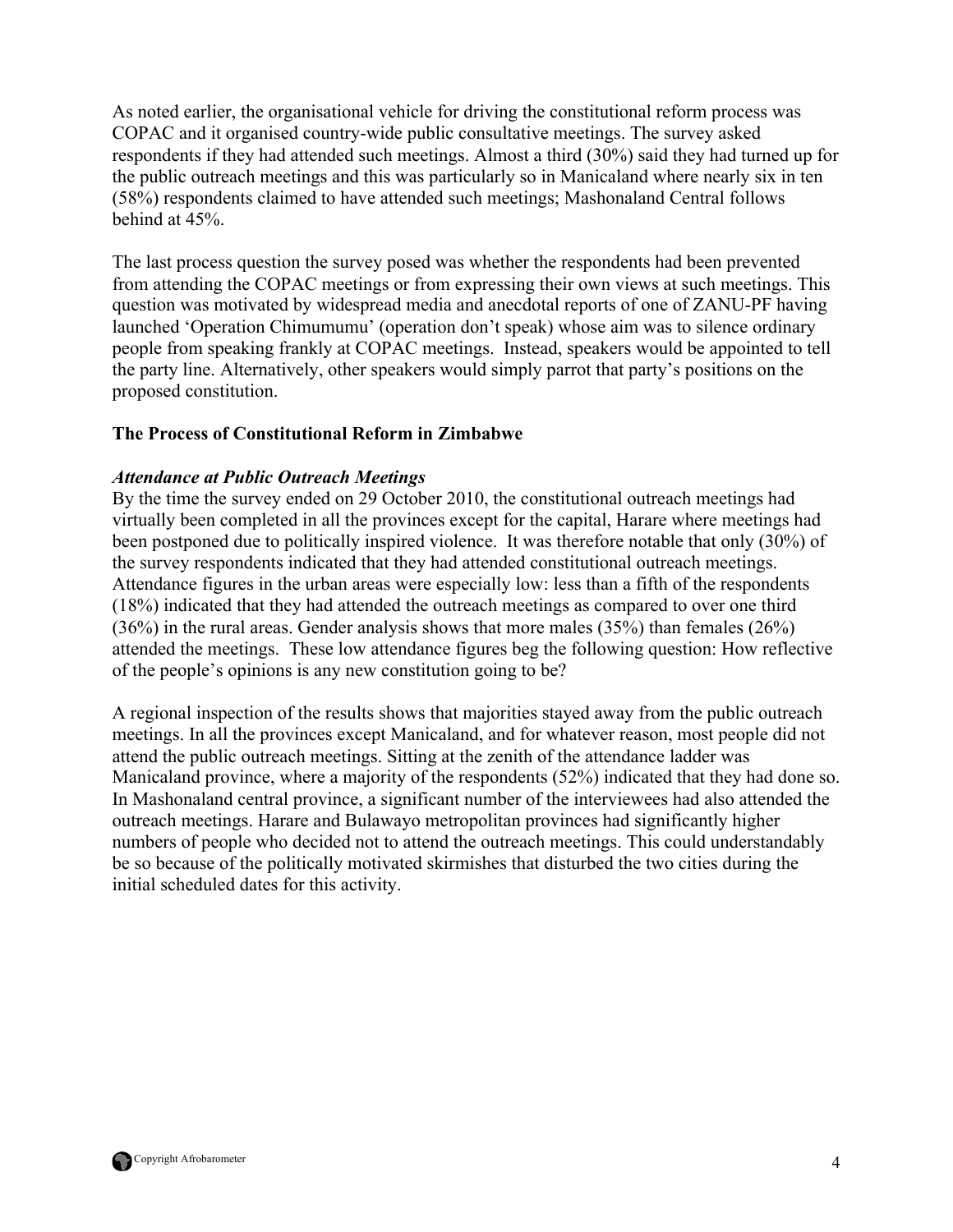

*Figure 2: Attendance at Public Outreach Meetings by Place of Residence and Gender*

*Question: Have you attended a public outreach meeting about the constitution organized by the Constitutional Parliamentary Committee?*

While it is the democratic right of Zimbabweans to take part in national programmes, survey results portray that not all citizens were able to exercise their right to have an input into the drafting of a new Constitution of Zimbabwe. In part, this was because of impediments in the form of attempts by others to prevent them from attending meeting. Some 4% of the survey respondents encountered this problem. This hindrance was slightly more evident in the urban areas where 6% of the respondents expressed this complaint. Further breakdown of the survey results by region reveals that the problem was very detectable in Manicaland province where 13% of the respondents admitted that they had encountered such a predicament. In Harare (7%), Bulawayo (5%), Mashonaland East (5%) and Mashonaland Central (9%) survey respondents had their democratic rights curbed as they were prevented from attending the outreach meetings.

At first glance, political partisanship did not appear to be a factor in reported attendance at COPAC outreach meetings. While 62% of ZANU-PF supporters did not attend, neither did 63% of MDC-T supporters. But non-attendance was higher among MDC-M and ZAPU sympathizers at 67% and 100% respectively. (Note: Caution is warranted with these latter results due to the small subsamples of persons who support these marginal parties).

Did attempts to strangle participation of citizens in the constitution making reveal underlying political forces? The survey data hint at a partisan effect. On one hand, only 3% ZANU-PF sympathizers, reported that anyone prevented them from attending an outreach meeting. But 7% of MDC-T sympathizers indicated that they had been blocked from attending or expressing their views. And one quarter of ZAPU affiliates indicated that they had met these sorts of problems when they tried to take part in the constitutional reform outreach meetings. (Again, however, the small size of the ZAPU subsample means that the estimate contains a wide margin of error).

### *Assessment of Inclusive Government's Performance*

The process and the adoption of the constitution should be all inclusive, bringing together stakeholders from diverse backgrounds. This puts a cap on self-interested behaviour and the resultant empowerment culminates in citizens making informed decisions on constitutional issues. Hence, publicity of the constitution making process is a major determinant of its failure or success.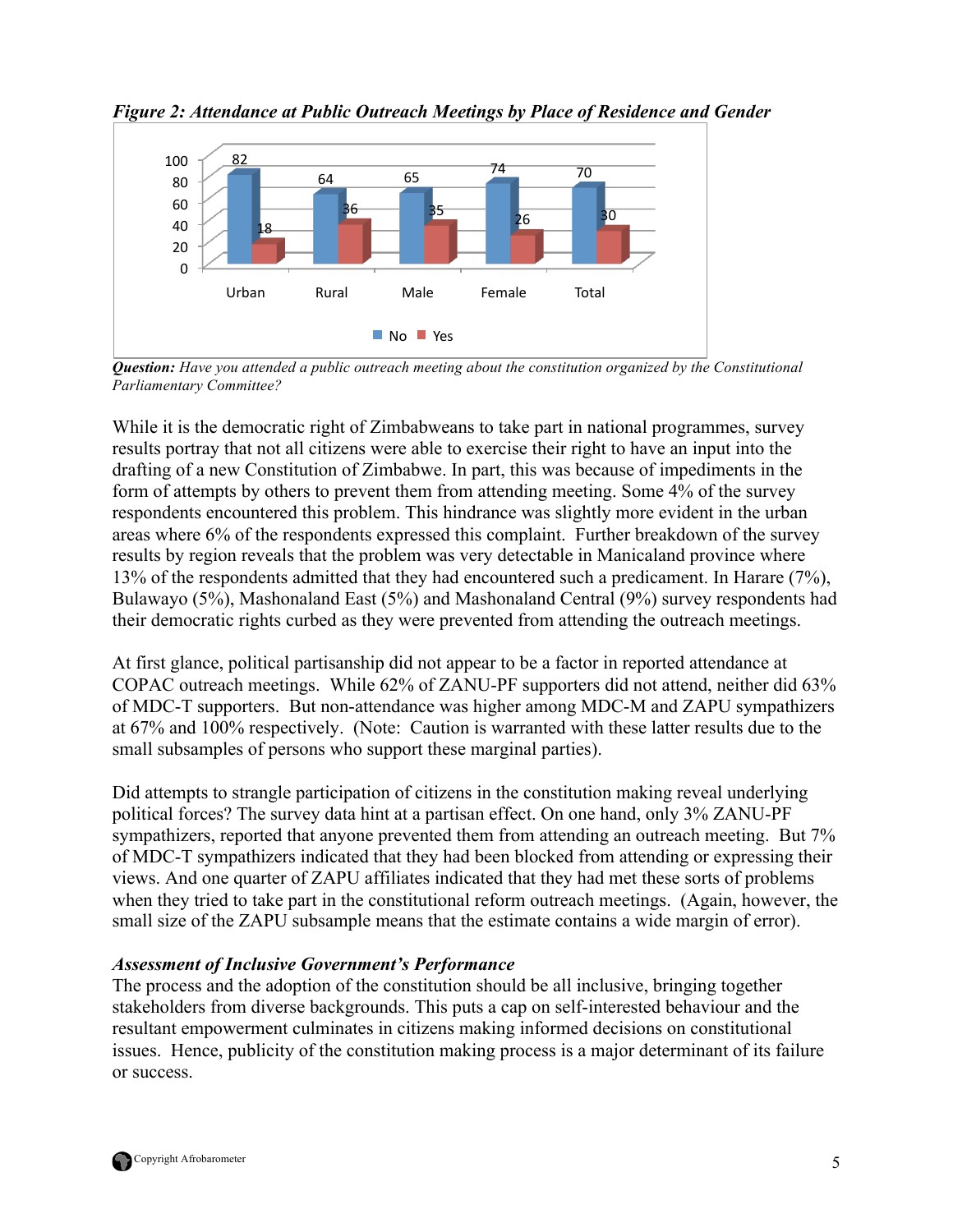|                        | Urban | $\cdot$<br>Rural | Male | Female | Total |
|------------------------|-------|------------------|------|--------|-------|
| Very badly             |       |                  |      |        |       |
| Fairly badly           | 20    |                  |      |        |       |
| Neither well nor badly |       |                  |      | 10     |       |
| Fairly well            | 26    |                  | 32   |        |       |
| Very well              |       |                  | l () |        |       |
| Don't know             |       |                  |      | າາ     |       |

*Table 2: Views on Publicity of the Constitution Making Process* 

*Question: How well or badly is the Inclusive Government doing in publicizing discussions within the government about constitutional reforms?*

Data from the survey show a mixed picture of failure by the Inclusive Government to publicize the discussions on constitutional reforms. A total of 39% of the survey respondents were satisfied with the government's publicity campaign, 32% were undecided or didn't know, and 39% were unsatisfied. These proportions were reversed in the urban areas: just 31% of applauded the Government for doing a good job on publicity but 39% gave a negative rating. In short, rural dwellers were more likely to approve the government's performance in this respect, as were women as opposed to men.

Opinion was also divided by political affiliation. A plurality of the MDC-T affiliates (40%) disapproved the IG's job performance in publicizing the constitutional outreach exercise compared to just 15 percent of ZANU-PF supporters.

Public education is vital to ensure that the public has accurate information about the constitutionmaking exercise and their role in the process. Any constitution making process devoid of participation is doomed to failure as this has a bearing on the legitimacy of the whole process. How has the Inclusive Government fared on the aspect of ensuring that the citizens of Zimbabwe claim a stake in constitutional reform?

*Figure 3: Views about IG's Performance on Educating Citizens about Constitutional Reform* 



*Question: How well or badly is the Inclusive Government doing in educating the citizens of Zimbabwe about the issues at stake in constitutional reform?*

Based on the survey findings, a plurality (42%) believes that the inclusive government has performed well on education pertaining to constitutional reform but one in four (28%) were disenchanted with these efforts. By residential location, more people in the rural areas (44%) were appreciative of the efforts that were being put in place by the coalition government to ensure that people understand the dynamics around constitutional reform in comparison to 36%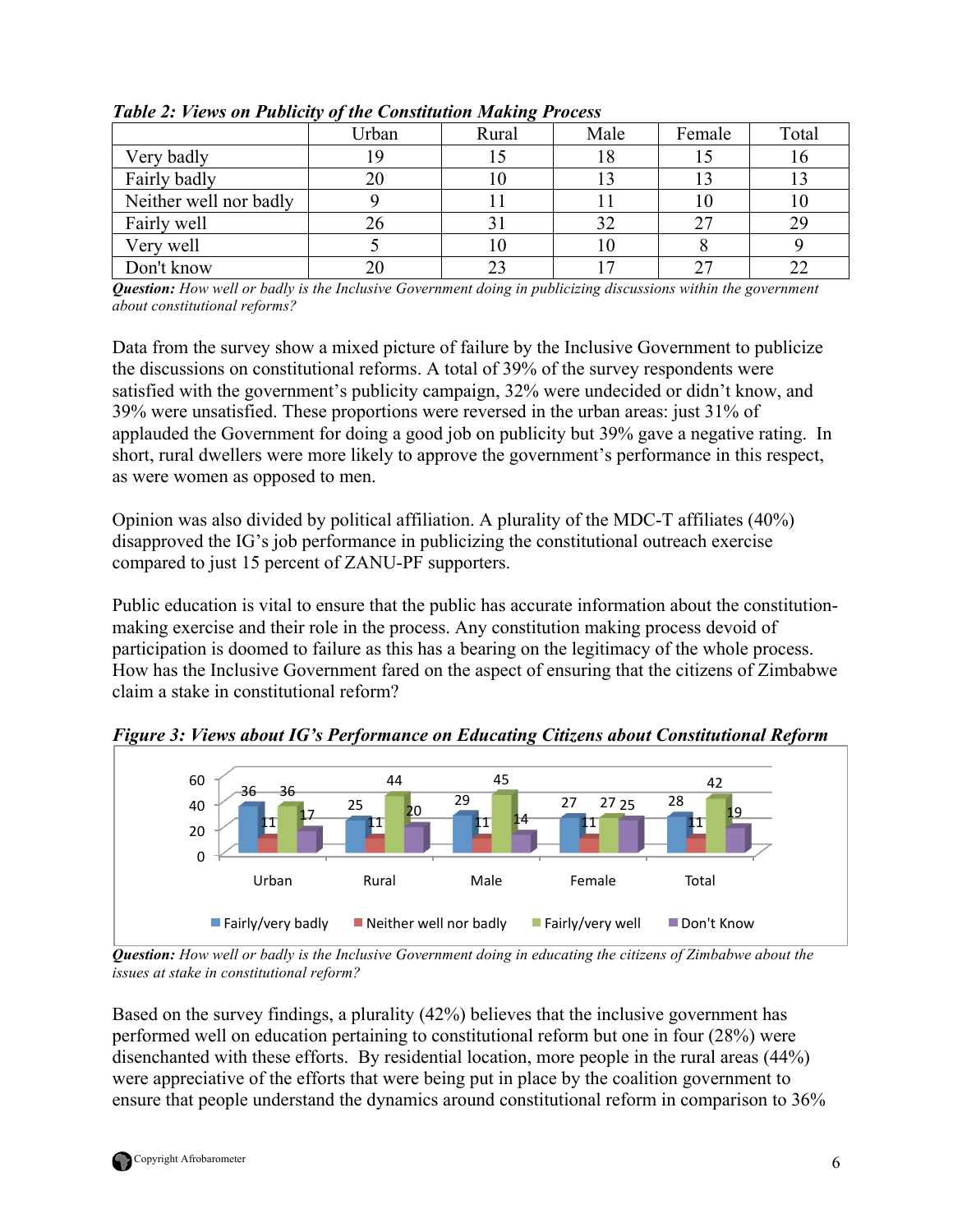in urban areas. Partisan analysis shows that a majority of ZANU-PF affiliates (54%) were happy about the Inclusive Government's performance in the area of publicizing discussions on reforms, a view shared by all the respondents aligned to the MDC-M.

For purposes of conflict resolution, it is essential to broaden the number of groups participating in the constitution-making process. Exclusion of key actors from the drafting process may undermine the legitimacy of the final outcome. When dominant groups are excluded, the constitution adopted has dim prospects of enduring. The participation of the public in the drafting of the constitution adds the indispensable legitimacy to the final document adopted. It also assists the definition of a national identity and the articulation of common popular aspirations for the future. What is the perception of ordinary Zimbabweans about the Government on how it has handled the issue of asking ordinary Zimbabweans what they think about constitutional reform?

*Figure 4. Inclusive Government's Performance: Asking Ordinary People about Constitutional Reform* 



*Question: How well or badly is the Inclusive Government doing in asking ordinary people what they think about constitutional reform?*

Just over one in four (29%) had a dim view on how the Inclusive Government had performed in terms of asking ordinary Zimbabweans what they think about constitutional reform. Eleven percent were neutral while 42% rated the work of the Inclusive Government positively on that aspect. Nearly one in five (19%) of the respondents failed to make a judgment on the coalition government's performance, only saying that they did not know how it was faring.

Similar patterns prevailed with regard to consulting citizens about the constitution as with publicizing the reform effort and educating citizens about it. Thus, rural dwellers were more satisfied than urbanites, as were women as compared to men. The government's performance at asking ordinary people about constitutional reform is dimly perceived in Bulawayo where a majority (51%) disapproved. By contrast 56% of people in Masvingo and 52% in Mashonaland West said the government had done well.

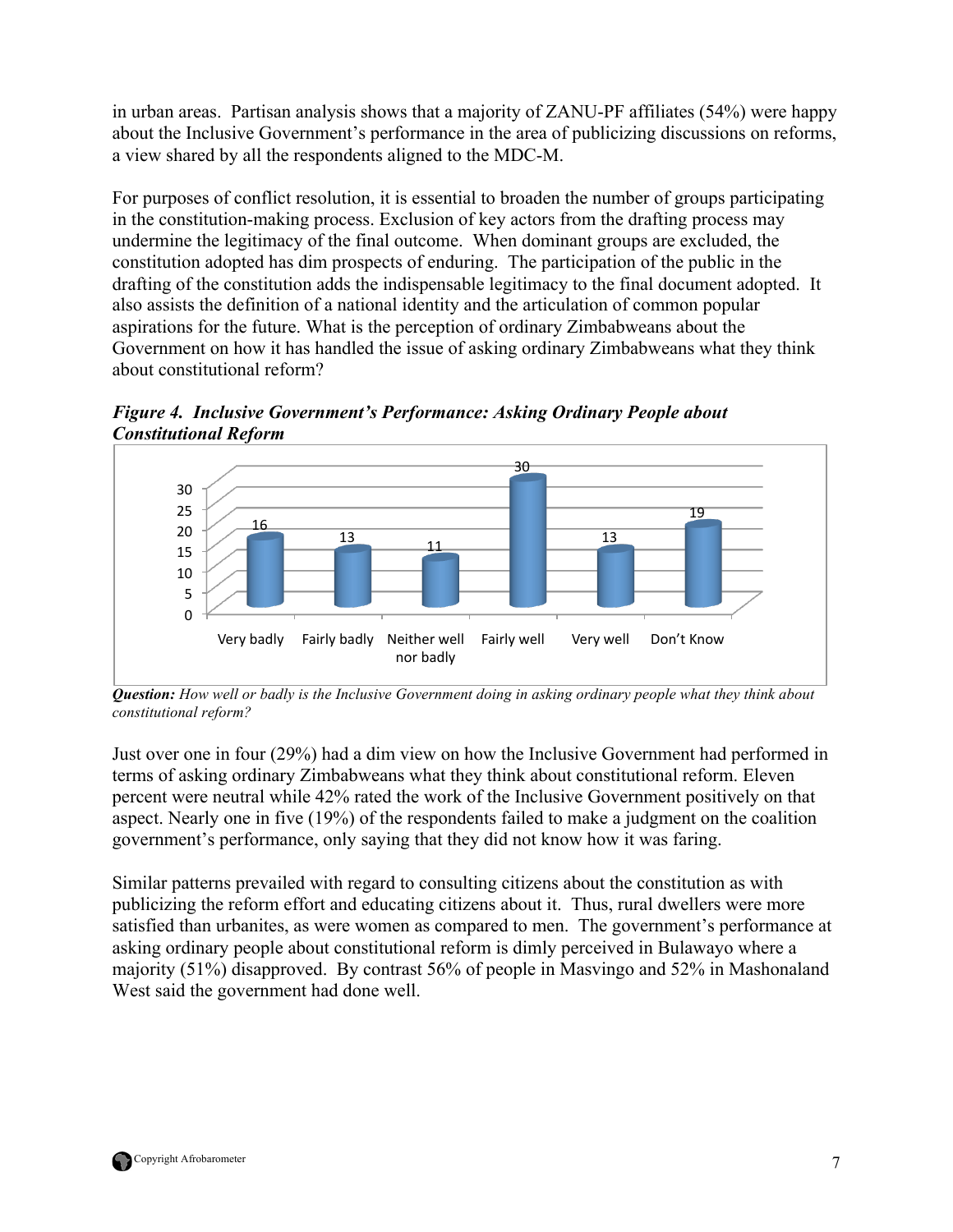# **Perceptions on the Contents of the Constitution**

### *Abandon or Amend Current Constitution?*

The current constitution has been amended so many times it is now barely recognisable from the charter adopted at independence. Nonetheless, observers cannot automatically assume that every Zimbabwean wants to abandon the present defective constitution. In order to explore this issue, the Afrobarometer formulated three options for survey respondents, who were asked to choose the option closest to their own view:

1: The current Constitution meets the needs of Zimbabwe and should be retained;

2: The current Constitution should be amended to take account of changing political needs;

3: The current Constitution is unsuitable for Zimbabwe's needs and should be completely replaced.

While only one in ten (9%) opted to retain the present constitution, opinion was divided equally between those who preferred to amend (30%) or replace it (30%). The rest did not know or had not heard of the constitution. Even when analysis is confined to those who earlier claimed awareness of the constitution, 39% opt for amendment and 40% for replacement. In short, opinion is divided between Zimbabweans who prefer piecemeal tinkering (as has been the norm since independence) and those who demand comprehensive reform.

These findings mask a predictably sharp partisan divide. Almost half (47%) of MDC-T supporters called for comprehensive reform (the constitution is unsuitable and should be completely replaced) compared to only 13% from ZANU-PF. The story of partisan polarisation in Zimbabwe has become a defining characteristic of the constitution-making process

### **On Terms of Office for the President**

One of the most contentious issues of constitutional reform in Zimbabwe concerns presidential term limits. This matter was one of the contestable issues that torpedoed the 2000 constitutional reform process. It was also a key "talking point" in the COPAC public consultations and as such the survey was keen to find out what the people thought.

|                          | Urban | Rural      | Male | Female | <b>Total</b> |
|--------------------------|-------|------------|------|--------|--------------|
| Agree very strongly with | 62    | 45         | 53   | 46     | 50           |
| term limits              |       |            |      |        |              |
| Agree with term limits   | 14    | 23         | 20   | 20     | 20           |
| Agree with no limits     |       |            |      |        |              |
| Agree very strongly with |       | $\sqrt{2}$ |      |        | 12           |
| no limits                |       |            |      |        |              |
| Agree with neither       |       |            |      |        |              |
| Don't Know               |       |            |      |        |              |

*Table 3: People's Constitutional Preferences on Presidential Term Limits*

*Question: Which of the following statements is closest to your view? Choose Statement 1 or Statement 2. Statement 1: The constitution should limit the president to serving a maximum of two terms in office. Statement 2: There should be no constitutional limit on how long the President can serve*

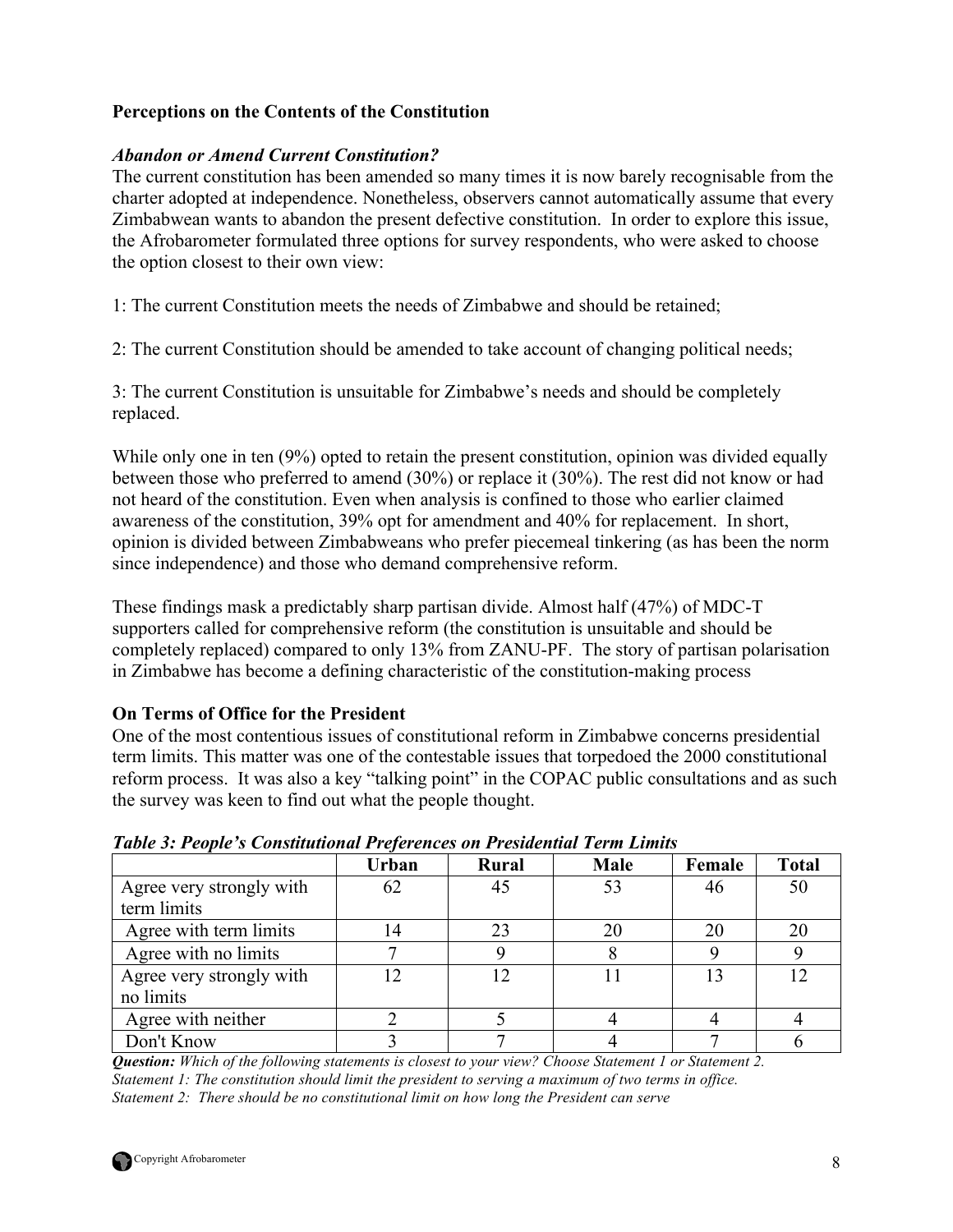Respondents were presented with two statements – see question wording in Figure 2. There is considerable consensus to limit the presidential tenure. Fully seven in ten (70%) of adult Zimbabweans want the new Constitution to limit the president to only two terms at State House. However, this overall consensus hides considerable divergence of opinion across the social spectrum. Education is one salient factor. For instance, while just over (54%) of those with no formal education want term limits, this increases to 65% among those with primary education and shoots up to 79% for those with post-secondary education.

Preferences also vary with residential location: more urbanites (76%) than rural dwellers (68%) prefer a cap on presidential terms. Gender also enters the scene: more men (73%) than women (66%) opt for limited terms of office. There are also differences along provincial lines though in all ten provinces (except Midlands), strong majorities are calling for a ceiling on term limits. In Manicaland fully 90 percent are keen on the two-term limit, followed by Bulawayo and Masvingo (76% each) and Harare (73%). Midlands has the lowest proportion of 'two-termists' at just 54%, below Mashonaland West (61%) and Mashonaland Central together with Matabeleland North (63% each). With this strong public support for limiting presidential terms, it now remains to be seen if the new constitution will reflect this country-wide preference.

As expected, partisan affiliation played probably the largest role. Exactly half (50%) of ZANU-PF partisans opposed limits on the number of terms a president could serve. Only 38 percent were in favour. Yet 90% of MDC-T sympathisers favoured a maximum of two terms in office. This partisan gap was wider than on any other question covered in this report. Even a majority of those who refused to disclose their political inclinations (65%) want the occupant of the highest political office in the land not to exceed two terms at State House.

### **Conclusion**

A constitution – preferably written and enforced – is essential for any country. Above all, it defines how the rules on how power is gained, distributed, and exercised. Little wonder then that constitutional reform is the flagship agenda item for the coalition government. The performance of Zimbabwe's Inclusive Government may be judged according to how well or badly it does in bequeathing to the nation a new supreme law. At the time of the survey, the Government's performance in crafting a new national charter had been lacklustre, notable more for its political drama than shining achievements. At the time of the writing (February 2011), data collation from the constitutional outreach exercise is underway – though some of it has reportedly 'disappeared' or has been tampered with. But all is not lost. The process can still be salvaged in such a way that the final product is a constitution that people want.